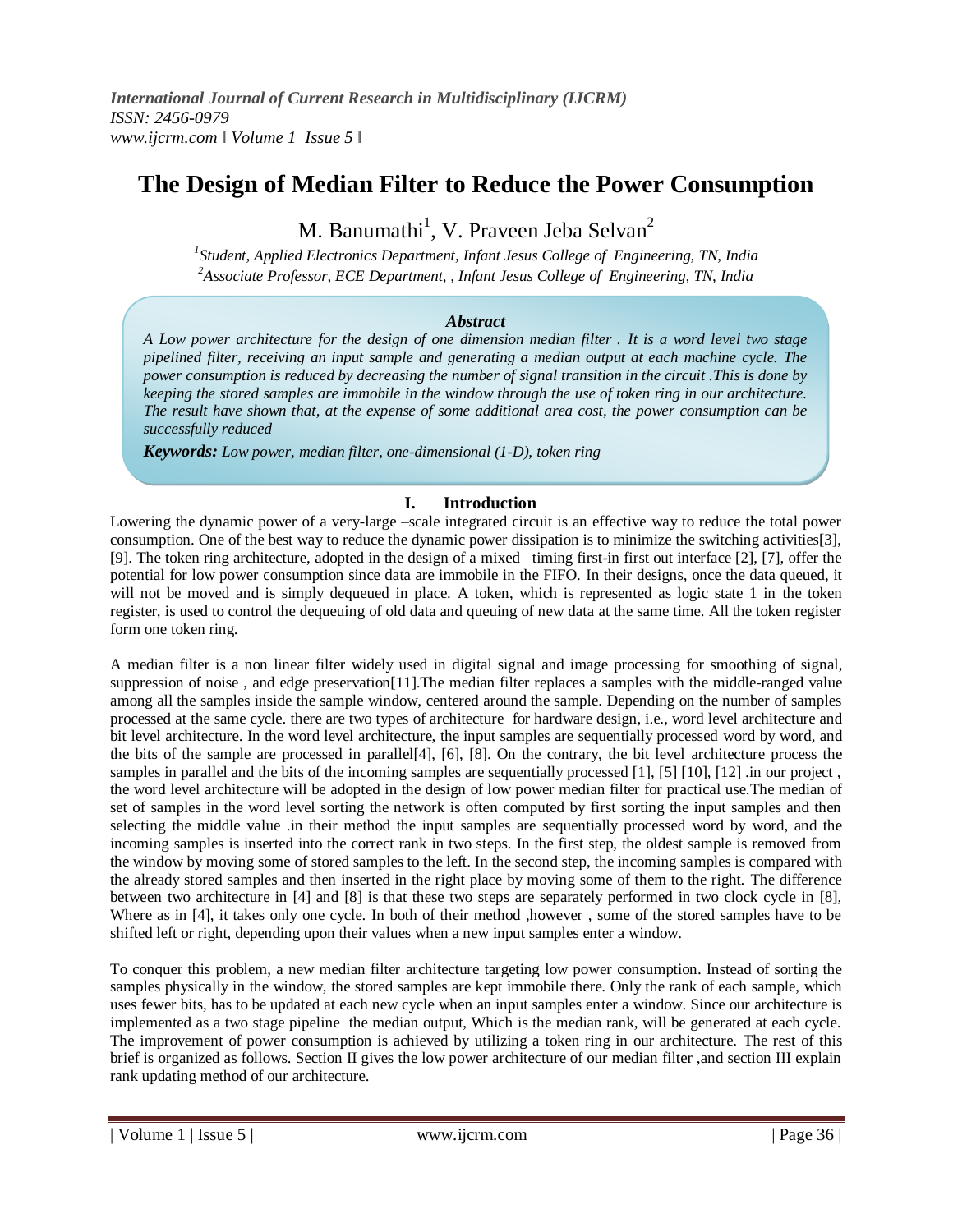The circuit implementation is discussed in section IV. section V includes the result and discussions. And finally section VI conclude this brief.

## **II. Filter Architecture**

**A .Architecture :** Fig. 1 gives an over view of low power median filter architecture with window size N. It consist of a circular array of N identical cells and three auxiliary modules: rank calculation(RANKCAL), rank selection(RANKSEL), and median selection(MEDIANSEL). All the cells are also connected to a global input register X, through which they receive the incoming sample, and median output is stored in the output register Y.



.Fig 1. Low power filter architecture

The architecture is implemented as a two stage pipeline, where the register in all the cells serve as the internal pipelined registers. Each cell block composed ci is composed of a rank generation (RANKGEN) module, a. comparator module  $"=="$  and three register: an rank register (Pi), a data register(Ri), and a one bit token register (Ti). Register store the value of sample in cell ci, register Pi keeps the rank of this sample, and the enable signal (en) of Ri is stored in register Ti. All the samples in the window are ranked according to their values, regardless of their physical location in the

window. In our design, a cell with a greater sample value will be associated with greater rank. In the architecture, the input samples enter the window in a FIFO manner. After it is queued, it will not be moved simply dequeued in place. A token, which is represented as logic state 1 in the token register of some cell, is used to control the dequeuing of old sample and queuing of new input sample at the same time. After the token is used, it will be passed to the next cell at a new cycle. All the token register form one token ring .whenever an input samples enter the window at a new cycle, the rank of each cell has to be updated. it may have to recalculated, or may be old rank decremented by 1, incremented by 1, or kept unchanged. Each RankGen module receive signal A from the RangCal module and signal B from the RankSel module. Signal A is the recalculated rank of a cell ci that contain the token and signal B is the old rank of a comparator module, which compares the value of rank Pi is equal to  $(N+1)/2$ , else Yi=0, This is used to indicate if the corresponding cell ci contains the median in Ri. Similar to the RankSel module, the MedianSel module transfer the value of Ri to the output register  $yi = 1$ ; i.e., if the median is stored in Ri.

**B. Circuit Behavior :** At each machine cycle ti, the first stage of our two stage pipelined filter performs the following operations for the input sample X: calculate the new rank of each cell, insert X in a cell that contain the token, and pass the token to the next cell. This means that for all Pi, Ti, and Ri register, their new values will be calculated and determined at this stage so that they can be updated at the next cycle  $t_{i+1}$ . At the same time, the second pipeline stage calculates the median value for the input samples that enter the window at the previous cycle ti-1. The insertion of nine input samples in to a window with five cell in fig.2. for each cell ci, the value of Pi, Ri and Ti registers are also shown in the figure. Initially at cycle t0, to make the first input samples be stored in the first cell C1 , last cell C5 is designed to contain the token (T5=1). The rank and sample values (Pi and Ri) of each cell, along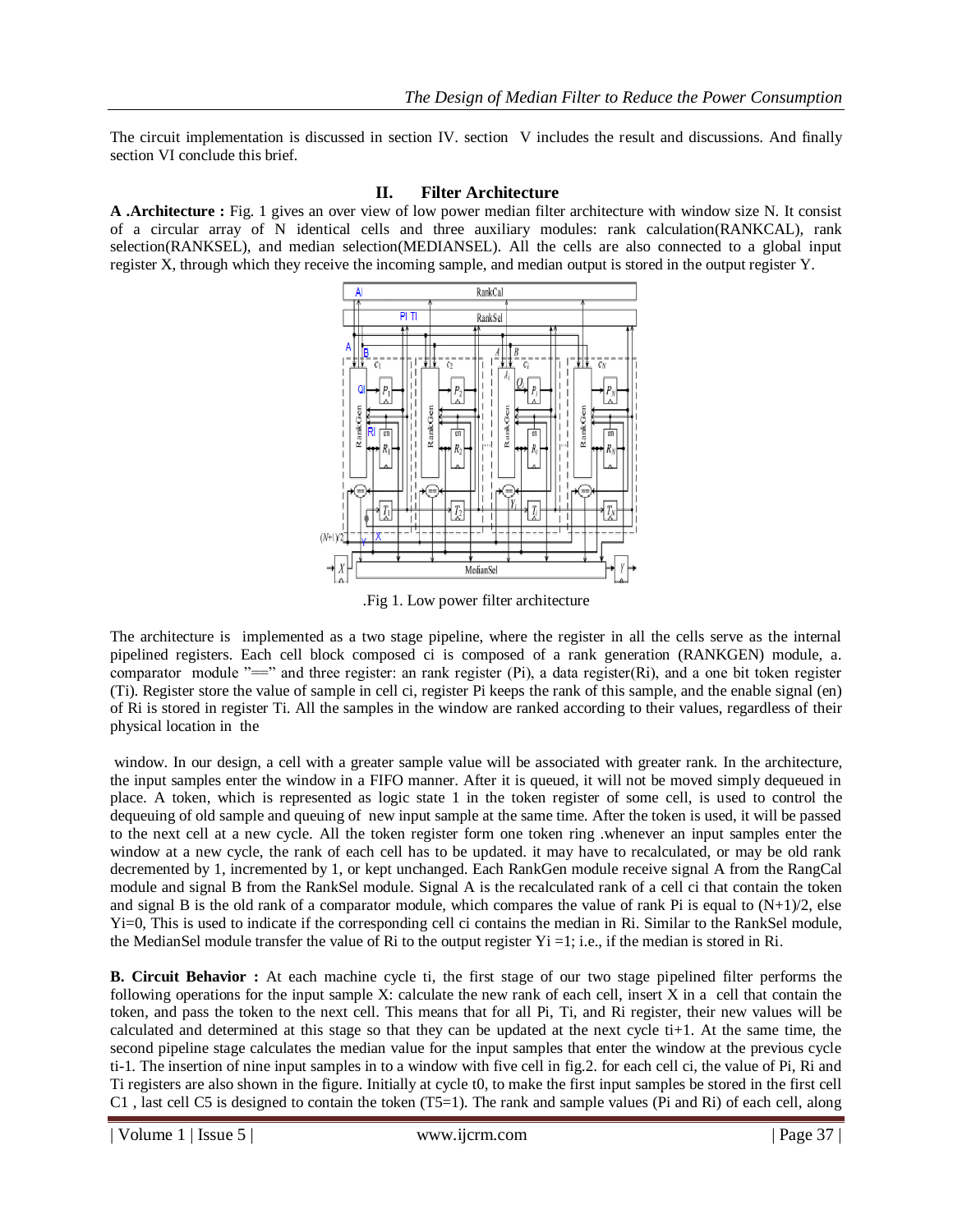with the values of the two input /output registers X and Y, are all rest to zero. When the first input sample 12 enters the window at a cycle t1, the token has been moved from c5 to c1 (Ti =1and T5=0). The value of p5 has also been updated to be 5 since the initial zero of X (now stored in R5) is treated as a virtual sample at the initial cycle t0. To prepare for the next cycle t2, the new value of R1 will be determined as 12 to store the input sample since c1 contains the token. The new value of P1will be calculated as 5 since the sample 12 (to be stored in R1) is greater than the sample values

| Clk            | Input<br>Reg | Cell Registers |              |              |              |                |              |              |                  |              |              |                |                |              |                |                | Output<br>Reg    |
|----------------|--------------|----------------|--------------|--------------|--------------|----------------|--------------|--------------|------------------|--------------|--------------|----------------|----------------|--------------|----------------|----------------|------------------|
|                | X            | $T_1$          | $T_2$        | $T_3$        | $T_4$        | $T_5$          | $R_1$        | $R_2$        | $R_3$            | $R_4$        | $R_5$        | $P_1$          | P <sub>2</sub> | $P_3$        | $P_4$          | $P_5$          | Y                |
| $t_{0}$        | $\mathbf{0}$ | $\mathbf{0}$   | $\mathbf{0}$ | $\mathbf{0}$ | $\mathbf{0}$ |                | $\mathbf{0}$ | $\mathbf{0}$ | $\mathbf{0}$     | $\mathbf{0}$ | $\mathbf{0}$ | $\mathbf{0}$   | $\mathbf{0}$   | $\mathbf{0}$ | $\mathbf{0}$   | $\mathbf{0}$   | $\mathbf{0}$     |
| $t_1$          | 12           |                | $\mathbf{0}$ | $\Omega$     | $\mathbf{0}$ | $\mathbf{0}$   | $\mathbf{0}$ | $\mathbf{0}$ | $\mathbf{0}$     | $\mathbf{0}$ | $\Omega$     | $\mathbf{0}$   | $\mathbf{0}$   | $\Omega$     | $\Omega$       | 5              | $\mathbf{0}$     |
| t <sub>2</sub> | 59           | $\mathbf{0}$   | 1            | $\bf{0}$     | $\mathbf{0}$ | $\mathbf{0}$   | 12           | $\mathbf{0}$ | $\mathbf{0}$     | $\mathbf{0}$ | $\mathbf{0}$ | 5              | $\mathbf{0}$   | $\mathbf{0}$ | $\theta$       | $\overline{4}$ | $\mathbf{0}$     |
| $t_3$          | 35           | $\mathbf{0}$   | $\mathbf{0}$ |              | $\mathbf{0}$ | $\mathbf{0}$   | 12           | 59           | $\boldsymbol{0}$ | $\mathbf{0}$ | $\Omega$     | 4              | 5              | $\mathbf{0}$ | $\mathbf{0}$   | 3              | $\boldsymbol{0}$ |
| $t_4$          | 47           | $\mathbf{0}$   | $\mathbf{0}$ | $\mathbf{0}$ |              | $\bf{0}$       | 12           | 59           | 35               | $\mathbf{0}$ | $\mathbf{0}$ | 3              | 5              | 4            | $\mathbf{0}$   | 2              | $\bf{0}$         |
| $t_5$          | 66           | $\Omega$       | $\mathbf{0}$ | $\mathbf{0}$ | $\mathbf{0}$ |                | 12           | 59           | 35)              | 47           | $\theta$     | $\overline{2}$ | 5              | 3            | 4              |                | 12               |
| $t_6$          | 52           |                | $\mathbf{0}$ | $\mathbf{0}$ | $\mathbf{0}$ | $\overline{0}$ | 12           | 59           | 35               | 47           | 66           |                | $\overline{4}$ | 2            | 3              | 5              | 35               |
| $t_7$          | 38           | $\mathbf{0}$   | $\mathbf{1}$ | $\Omega$     | $\mathbf{0}$ | $\mathbf{0}$   | 52           | 59           | 35               | 47           | 66           | 3              | 4              |              | $\overline{2}$ | 5              | 47               |
| $t_8$          | 18           | $\mathbf{0}$   | $\mathbf{0}$ |              | $\mathbf{0}$ | $\mathbf{0}$   | 52           | 38           | 35               | 47           | 66           | 4              | $\overline{2}$ |              | 3              | 5              | 52               |
| $t_{9}$        | 26           | 0              | $\mathbf{0}$ | $\mathbf{0}$ |              | $\bf{0}$       | 52           | 38           | 18               | 47           | 66           | 4              | 2              |              | 3              | 5              | 47               |

Fig. 2. Example illustrating the insertion of nine input samples in to a window

of the other four cells. Finally, the new value of Ti and T2 will be determined as 0 and 1, respectively, to indicate that the token will be moved from c1 to c2. All the values of Pi, Ri and Ti will be updated at the next cycle t2. When the window fully occupied with the valid data at cycle t6, cell ci1 hold the token again (T1=1). The new value of the median output Y for the next cycle t7 will determined as the value of R4 (47) since the rank of P4 equal to 3.since the architecture is a two-stage pipeline, when Y is updated to be 47 at cycle t7 for the input sample 66, the value of all Pi , Ri, and Ti will be updated at this cycle for the next input sample 52.

# **III. Rank updating**

This section explain how to determine the new rank for each cell. Two types of cell will be separate ly discussed: a cell with a token and a cell without token.

**A .Cell With the Token :** A cell ci with the token, its sample value Ri will be replaced by the input sample X, and its rank Pi has to be recalculated. The new value of pi can be obtained by comparing X with the sample values of all the other N-1 cells that do not contain the token. For these cells, if K is the number of cells Whose sample value is less than or equal to X, the new value of Pi will be  $K+1$ .

**B. Cell Without the Token :** For a cell ci without token, its sample value Ri will not be affected when an input sample X enter the window. However its rank Pi may be affected by the sample value Rj of another cell cj that contains the token. Since the value of Rj replaced by X, the relation between Ri and Rj may change. However, the sample value Rk of any other cell ck that does not contain the token will not affect Pi since the value of Pi and Pj, and relation between Ri and X, the new value of Pi may be decremented by 1, incremented by 1, or kept unchanged when an input sample X is inserted in to the window the changes of rank Pi can be explained as the following five cases, where the cell ci does not contain the token, but cell cj does. Case 1—(Decremented by 1) Pi > Pj and Ri <= X: If the rank Pi is greater than rank Pj, Ri is greater than or equal to (but newer then ) Rj at the current cycle. If Ri is less than or equal to the input sample X, Ri will be less than or equal to (but older than)Ri to the value that is greater than or equal to (but newer than) Ri. Therefore, the number of cells whose sample value is less than or equal to (but older than ) Ri will be decremented by 1at the next cycle; i.e., Pi has to be decremented by 1. Take rank P4 at cycle t6 , its value will be decremented by 1(3 to 1) at the next cycle t7.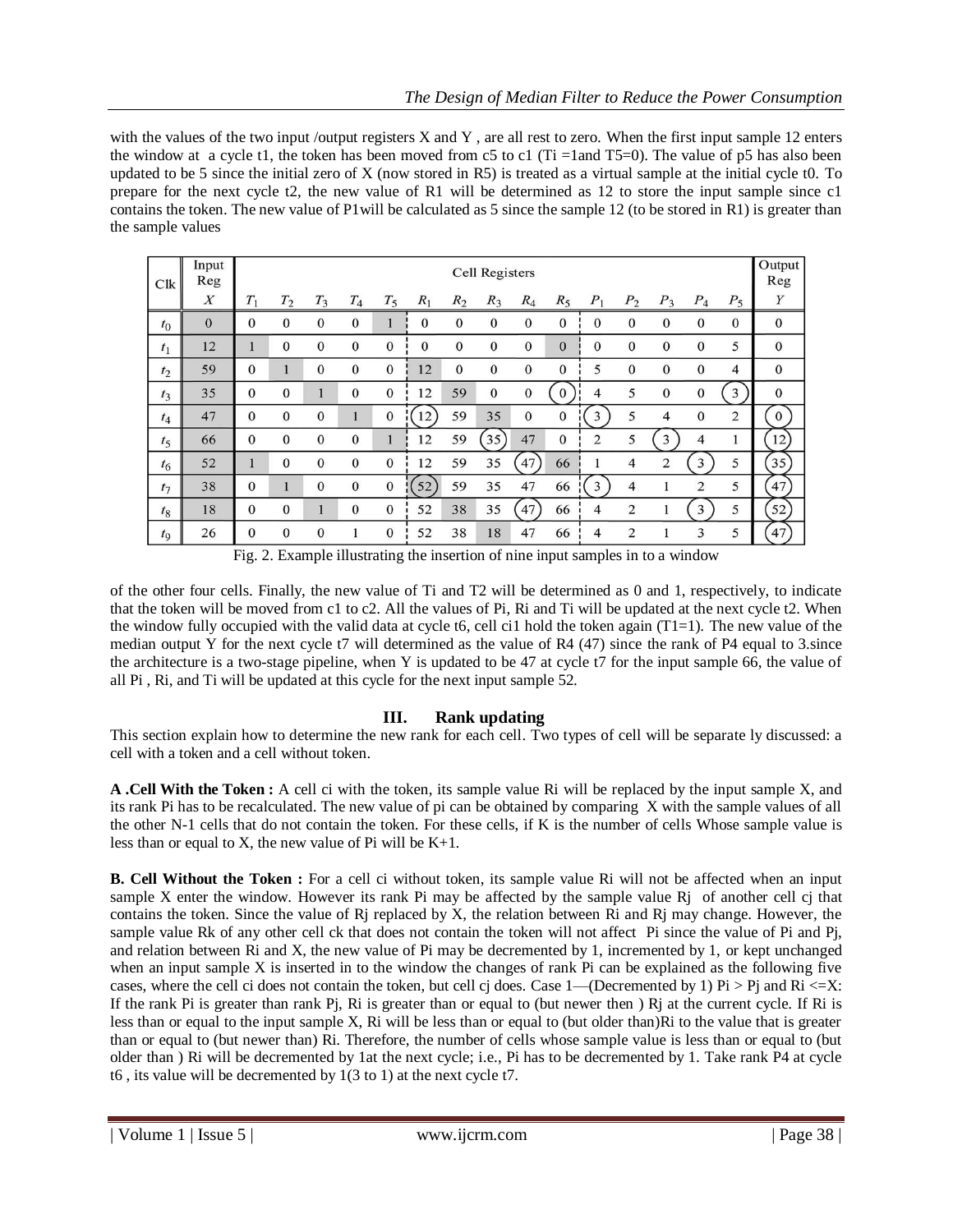Case 2—(Incremented by 1) Pi < Pj and Ri > X: similar to case 1, if rank Pi is less than rank Pj, Ri is less than or equal to (but older than)  $R$ j at the current cycle. If  $R$ i is greater than the input sample X,  $R$ i will be greater than the input sample X, Ri will be greater than the new value of Ri at the next cycle. Therefore, the number of cells whose sample value is less than or equal to (but older than ) Ri will incremented by 1 at the next cycle; Pi has to be incremented by 1.

Casse 3—( Kept Unchanged) Pi < Pj and Ri < = X: If Pi is less than Pj, Ri is less than or equal to(but older than) Rj will also be less than or equal to ( but older than )Ri at the next cycle. Therefore, the number of cells whose sample values less than or equal to ( but older than )Ri at the current cycle will be equal to that at the next cycle; i.e., Pi has to be kept unchanged .for example, at cycle t7 of fig.2 the value of rank P3 has to be kept unchanged at one at the next cycle t8.

Case  $4$ <sub>\_</sub>(Kept Unchanged ) Pi > Pj and Ri >X: similar to case #, If Pi is greater than Pj and Ri is greater than X, the number of cells whose sample value is less than or equal to (but older than ) Ri at the current cycle will also be equal to that at the next cycle; i.e., Pi has to be unchanged.

Case 5 (kept Unchanged ) Pi = Pj : This case occur when the window is not fully occupied with valid data . At the initial state, the rank of each cell is reset to be zero. After the window is fully occupied, each cell will be assigned a nonzero and unique rank. If rank Pi is equal to rank Pj, the values of Pi and Pj are both zero, and neither cell ci nor cell cj contains valid data. The new value of Pi at the next cycle will still be zero since ci does not contain the token; i.e., Pi has to be kept unchanged at zero. At cycle t3 of fig. 2, for example, the value of rank P4 will still be zero at the next cycle t4. That It can be obtained from the above discussion that for a cell ci that contains the token , its rank Pi has to be recalculated at a new cycle . If ci does not contain the token, its rank Pi be decremented by 1, incremented by 1, or kept unchanged. Therefore, there are four sources are for ci to update its rank.

# **IV. Circuit Implementation**

The implementation of the Ranksel, Mediansel, RankGen, and Rankcal modules in the architecture will be discussed.

**A.RankSel and MedianSel Modules :**The RankSel module is responsible for transferring the rank Pi of a cell to its output B if ci that contain the token; i.e. when  $Ti = 1$ . Fig. 3(a) shows a simple implementation of this module using AND/OR gate. It can also be implemented by tristate buffers in Fig. 3(b), where B is the output of a global data bus that collect the output signals of all the tristate buffers. Since there exists exactly one cell that contains the token at any time; i.e., there exist exactly one Ti signal whose value is equal to 1, the value of B will always be valid. The Mediansel module can also be implemented in a similar way. It transfer the value of Ri to the output register Y if Ri is the median; i.e., when Yi=1. If it is implemented by tristate buffer . the median will be valid when there exist at least (N+1)/2 samples in the window; otherwise it will remain in a high impedance state.



Fig. 3. Implementation of the RankSel module. (a) using AND/OR gates. (b) using tristate buffers

**B. RankGen and RankCal Modules :**For the RankGen module in a cell ci, its implementation is given in Fig.4(a). Signal Fi compare the values of Ri with that of the input sample X so that Fi  $= 1$  if Ri is less than or equal to X (Ri  $\leq$   $\leq$   $\geq$   $\leq$   $\leq$   $\leq$   $\leq$   $\leq$   $\leq$   $\leq$   $\leq$   $\leq$   $\leq$   $\leq$   $\leq$   $\leq$   $\leq$   $\leq$   $\leq$   $\leq$   $\leq$   $\leq$   $\leq$   $\leq$   $\leq$   $\leq$   $\leq$   $\leq$   $\leq$   $\leq$   $\leq$   $\leq$   $\leq$   $\leq$   $\leq$   $\leq$   $\leq$ ci does not contain the token and Ri is less or equal to X, else  $Ai = 0$ . The Ai signal of each cell is connected to the RankCal module, which calculates the new rank of a cell that contains the token. As mentioned in Section III-A, the new rank is calculated as k+1, where K is the number of cells, which does not contain the token and whose sample value is less than or equal to X; i.e., K is the number of logic 1's on the Ai signals of all the cells. The RankCal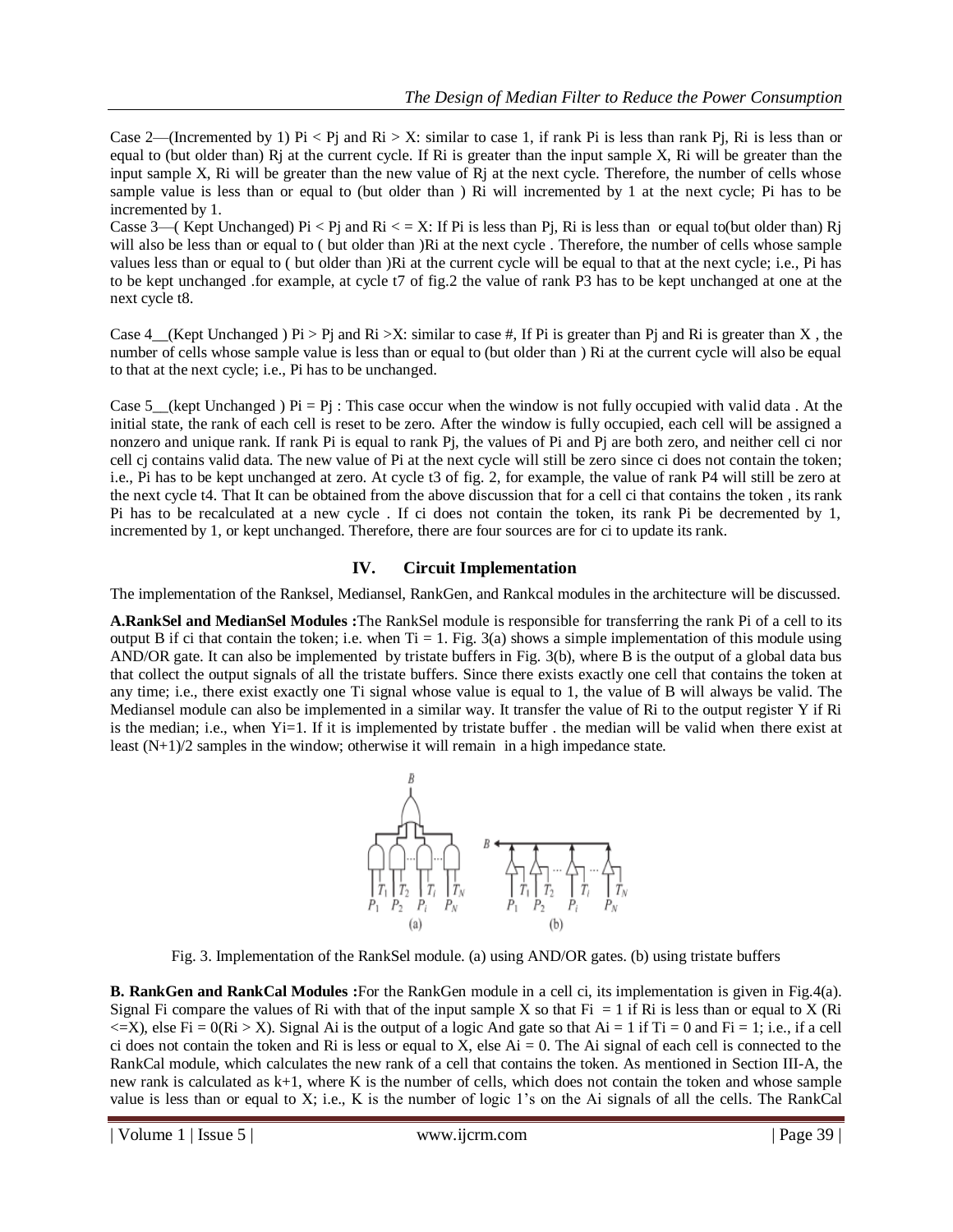module can be implemented by multi-input adder that adds all the Ai signal and then increments by the sum by 1. If cell ci contains the token, the output A of the RankCal module will be its new rank at the next cycle.

On the contrary, if cell ci does not contain the token, its new rank will be determined by the other signals. Signal Gi is the output of comparator module  $\leq$ .

which compares the values of rank Pi with that of signal B so that  $Gi = 1$  if Pi is greater than B, else  $Gi = 0$ . Since the value of B is the rank Pj of another cell cj that contain the token, the meaning of gi can also be described as  $Gi = 1$  if Pi is greater than Pj (Pi > Pj), else Gi = 0 (Pi  $\lt$ = Pj). Signal Ei is the output of a comparator module "==," which also compares the values of Pi with that of B so that  $Ei = 1$  if Pi is equal To B, else  $Ei = 0$ . Likewise, the meaning of Ei can be described as  $E_i = 1$  if Pi is equal to Pj (  $Pi = Pj$ ), else  $E_i = 0$ . Combining these two signals Ei and Gi, for the three relations between Pi and Pj (Pi > Pj, Pi = Pj,and Pi < Pj), the corresponding value of EiGi will be 01,10,and 00, respectively.



Fig. 4. (a) Implementation of the RankGen module. (b) Implementation of the Ctrl module.

Fig. 4. (a) Implementation of the RangGen module. (b) Implementation of the control module.

**C. Control Module :** For a cell ci, there are five possible sources to update its rank, a 4- to-1 multiplexer is used to select one of these sources for the signal Qi in Fig.  $4(a)$ . Then, the value of rank Pi will be updated by the value of Qi at each cycle. The multiplexer is controlled by two selection signal S1 and S0; and these two signals, which are generated by the Ctrl module, are determined by four signals Ti, Ei, and Gi. If cell ci contain the token (Ti = 1), its new rank is obtained from the output A of the RankCal module; i.e., the value of S1S0 should be 11 When Ti=1. If cell ci does not contain the token  $(Ti = 1)$ , its new rank is obtained from the output A of the RankCal module; i.e., the value of  $S1S0$  should be 11 when Ti=1. If cell ci does not contain the token (Ti=0) there are five cases for this, as described in section III-B. In case 1 When  $Pi > Pj$  (EiGi = 01) and  $Ri \le X$  (Fi = 1), the rank of ci will be decremented by 1; i.e., the value of S1S0 should be 10 when EiFiGi = 011. Similarly in case 2, when Pi <Pj (EiGi = 00) and Ri  $\leq$   $\geq$   $\leq$   $\leq$   $\leq$   $\leq$   $\leq$   $\leq$   $\leq$   $\leq$   $\leq$   $\leq$   $\leq$   $\leq$   $\leq$   $\leq$   $\leq$   $\leq$   $\leq$   $\leq$   $\leq$   $\leq$   $\leq$   $\leq$   $\leq$   $\leq$   $\leq$   $\leq$   $\leq$   $\leq$   $\leq$   $\leq$   $\leq$   $\leq$   $\leq$   $\leq$   $\leq$ Finally, when Pi < Pj (EiGi = 00) and Ri <= X (Fi = 1) in Case 3, Pi > Pj (EiGi = 01) and Ri <= X (Fi = 0) in case 4, and Pi = Pj (EiGi =10) in case 5, the rank of ci will be kept unchanged; i.e., when EiFiGi = 010, 001, or  $1 - 0$ , the value of S1S0 should be 00. Fig. 4(b) depicts a simple implementation of the ctrl module.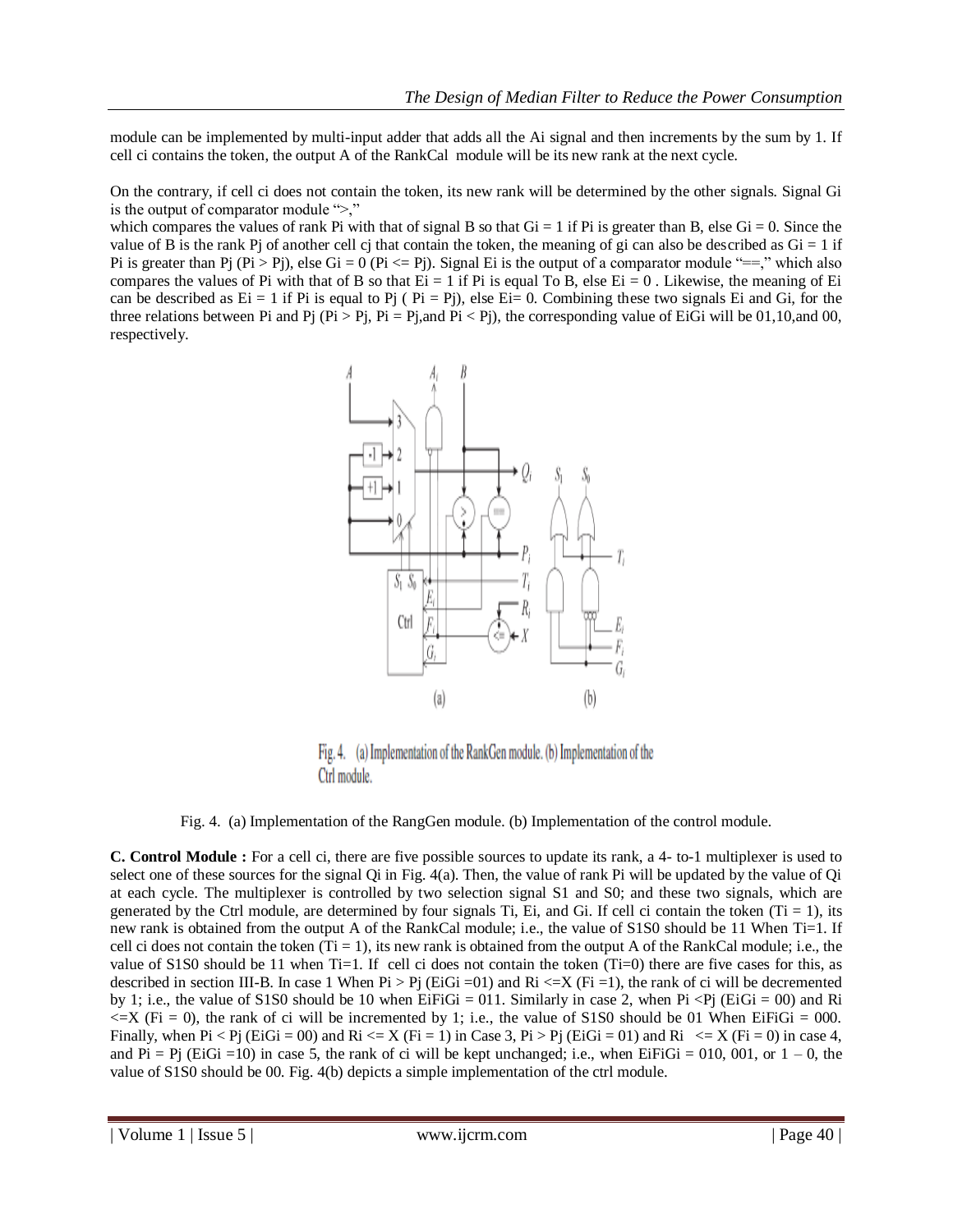#### **V. Simulation Results**

The simulation results obtained for median filter. First we are giving input values(x,  $x_i$ ) for each cell and the input values stored in register(a, b) of the cell. Then it will be enter into the Rank calculation module. The RankCal module can be implemented by a full adder that adds all the Ai signals and then increments the sum by 1. The output of RankCal values are given to the input of Rank generation. Rank generation output will be stored in register P1 then P1 and token register(T1) values are move on to the Rank selection module. Median filter operates over a window by selecting middle value. The outputs of the median selection are given to the output register.



## **VI. CONCLUSION**

On this paper, we have reported The power saving is achieved by adopting a token ring in our design, where the stored samples are kept immobile; only the rank of each sample has to be updated at each new cycle. As can be seen from the experimental results, the power consumption for median filters in practical use has been successfully reduced at the expense of some area overhead.

#### **References**

- [1] Ren- Der Chen, Pei- Yin Chen, Member, IEEE, and Chun- Hsein Yeh, "A Low Power Architecture For The Design Of One Dimentional Median Filter,"IEEE Transaction On Circuits And Systems – II; Express briefs, vol 62, No.3, March 2015.
- [2] J. Cadenas, g. M. Megson, R.S.Sheratt, and P.Huerta, "Fast median calculation method," Electron Lett, vol. 48, no. 10,pp.558-560 May 2012.
- [3] T.Cholcca and S. M. Nowick, "Robust interfaces for mixed-timing system systems, "IEEE Trans. Very Large scale integr. (VLSI) Syst., vol.12, no. 8, pp.859-873, Aug. 2004..
- [4] R.-D. Chen, P.-Y. Chen, and C.-H. Yeh, "Design of an area-efficient one dimensional median filter," IEEE Trans. Circuits Syst. II, Exp. *Briefs*,
	- vol. 60, no. 10, pp. 662–666, Oct. 2013.
- [5] C. Choo and P. Verma, "A real-time bit-serial rank filter implementation using Xilinx FPGA," in *Proc. SPIE Real-Time Image Process.*, 2008, vol. 6811, pp. 68110F-1–68110F-8.
- [6] S. A. Fahmy, P. Y. K. Cheung, and W. Luk, "High-throughput one dimensional median and weighted median filters on FPGA," *IET Comput. Digit. Tech.*, vol. 3, no. 4, pp. 384–394, Jul. 2009.

| Volume 1 | Issue 5 | www.ijcrm.com | Page 41 | Page 41 | Page 41 | Page 41 | Page 41 | Page 41 | Page 41 | Page 41 | Page 41 | Page 41 | Page 41 | Page 41 | Page 41 | Page 41 | Page 41 | Page 41 | Page 41 | Page 41 | Pag

.